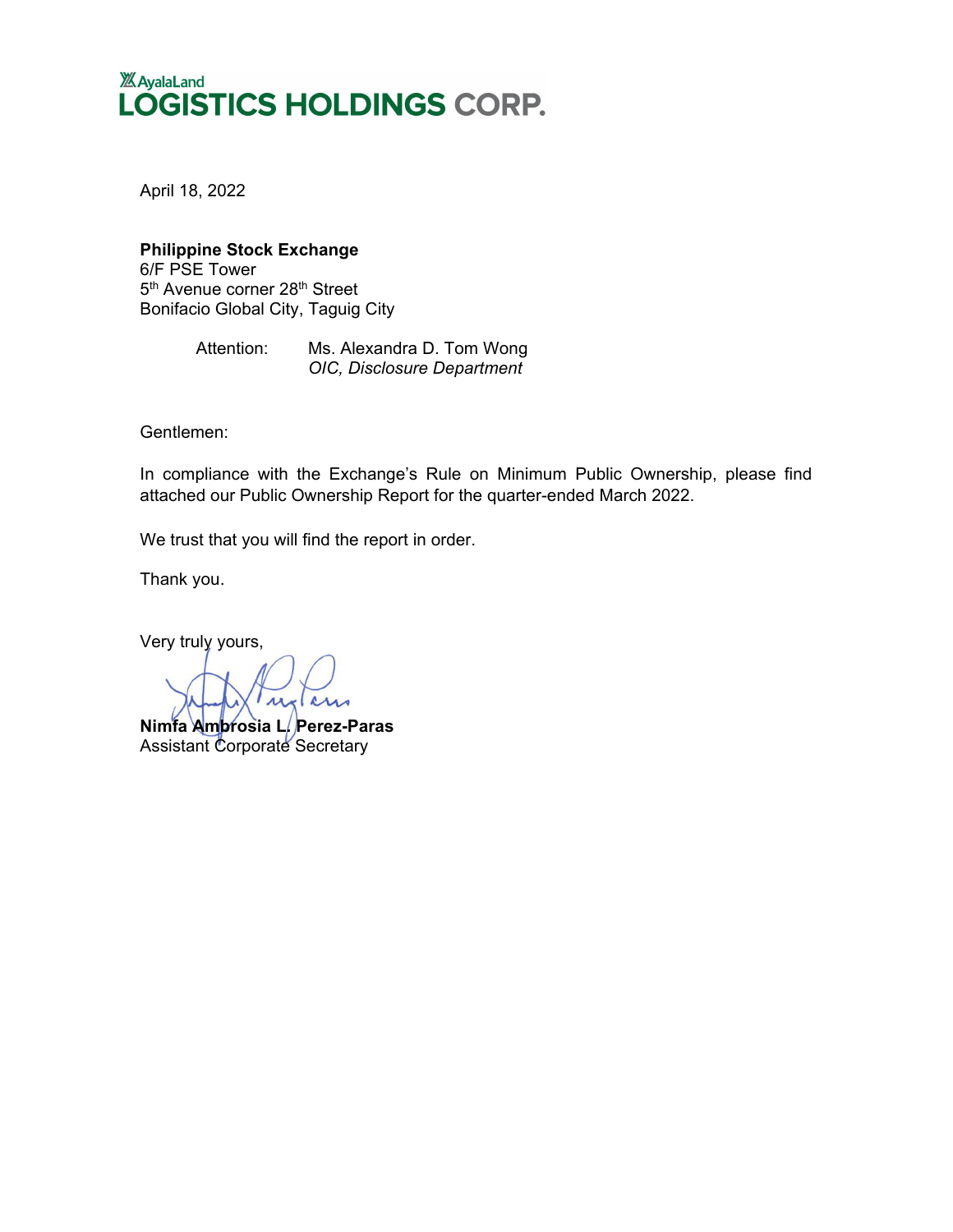## **AYALALAND LOGISTICS HOLDINGS CORP.**

**Computation of Public Ownership as of March 31, 2022**

|                                                |             | <b>Number of Shares</b> |   |                |
|------------------------------------------------|-------------|-------------------------|---|----------------|
|                                                |             | A                       | В | <b>Total</b>   |
| <b>Number of Issued Shares</b>                 |             |                         |   | 6,301,591,987  |
| Less: Number of Treasury Shares (if any)       |             |                         |   | 0              |
| <b>Number of Issued and Outstanding Shares</b> |             |                         |   | 6,301,591,987  |
| Less:                                          |             |                         |   |                |
|                                                | % to total  |                         |   |                |
|                                                | I/O Shares  | A                       | В | <b>Total</b>   |
| <b>Directors</b>                               |             |                         |   |                |
| Bernard Vincent O. Dy                          |             |                         |   |                |
| <b>Direct</b>                                  | 0.0000 %    |                         |   | $\overline{2}$ |
| Felipe U. Yap                                  |             |                         |   |                |
| <b>Direct</b>                                  | 0.0478 %    |                         |   | 3,010,000      |
| Indirect (ESOWN subscription)                  | 0.3875 %    |                         |   | 24,416,000     |
| Indirect (thru PCD)                            | 0.0569 %    |                         |   | 3,584,000      |
| Jose Emmanuel H. Jalandoni                     |             |                         |   |                |
| <b>Direct</b>                                  | 0.0000 %    |                         |   | 2              |
| Maria Rowena M. Tomeldan                       |             |                         |   |                |
| <b>Direct</b>                                  | 0.0000 %    |                         |   | $\overline{2}$ |
| Indirect (thru PCD)                            | 0.0007 %    |                         |   | 43,000         |
| Indirect (held by members of immediate family) | 0.0025 %    |                         |   | 156,000        |
| Cassandra Lianne S. Yap                        |             |                         |   |                |
| Indirect (thru PCD)                            | 0.0260 %    |                         |   | 1,638,000      |
| Rex Ma. A. Mendoza                             |             |                         |   |                |
| <b>Direct</b>                                  | 0.0000 %    |                         |   | 1              |
| Nathanael C. Go                                |             |                         |   |                |
| <b>Direct</b>                                  | 0.0163 %    |                         |   | 1,025,000      |
| Indirect (held under David Go Sec)             | 0.5455 %    |                         |   | 34,375,000     |
| Renato O. Marzan                               |             |                         |   |                |
| <b>Direct</b>                                  | 0.0000 %    |                         |   | 1              |
| Jaime Alfonso E. Zobel de Ayala                |             |                         |   |                |
| <b>Direct</b>                                  | 0.0000 %    |                         |   |                |
| Sub-total                                      | 1.0830 %    |                         |   | 68,247,009     |
| <b>Officers</b>                                |             |                         |   |                |
| Jose Emmanuel H. Jalandoni (same as above)     |             |                         |   |                |
| Felipe U. Yap (same as above)                  |             |                         |   |                |
| Maria Rowena M. Tomeldan (same as above)       |             |                         |   |                |
| Augusto D. Bengzon                             | 0.00000 %   |                         |   | 0              |
| Francis M. Montojo                             | 0.00000 %   |                         |   | $\pmb{0}$      |
| June Vee D. Monteclaro-Navarro                 | 0.00000 %   |                         |   | $\pmb{0}$      |
| Nimfa Ambrosia L. Perez-Paras                  | 0.00000 %   |                         |   | $\pmb{0}$      |
| Amelia Ann T. Alipao                           | 0.00000 %   |                         |   | $\mathbf 0$    |
| Annabeth R. Bernardo                           | 0.00000 %   |                         |   | $\pmb{0}$      |
| Sub-total                                      | $0.00000\%$ |                         |   | 0              |
| <b>Principal Stockholders</b>                  |             |                         |   |                |
| Ayala Land, Inc.                               |             |                         |   |                |
| <b>Direct</b>                                  | 70.8988 %   |                         |   | 4,467,752,834  |
| Sub-total                                      | 70.8988 %   |                         |   | 4,467,752,834  |
|                                                |             |                         |   |                |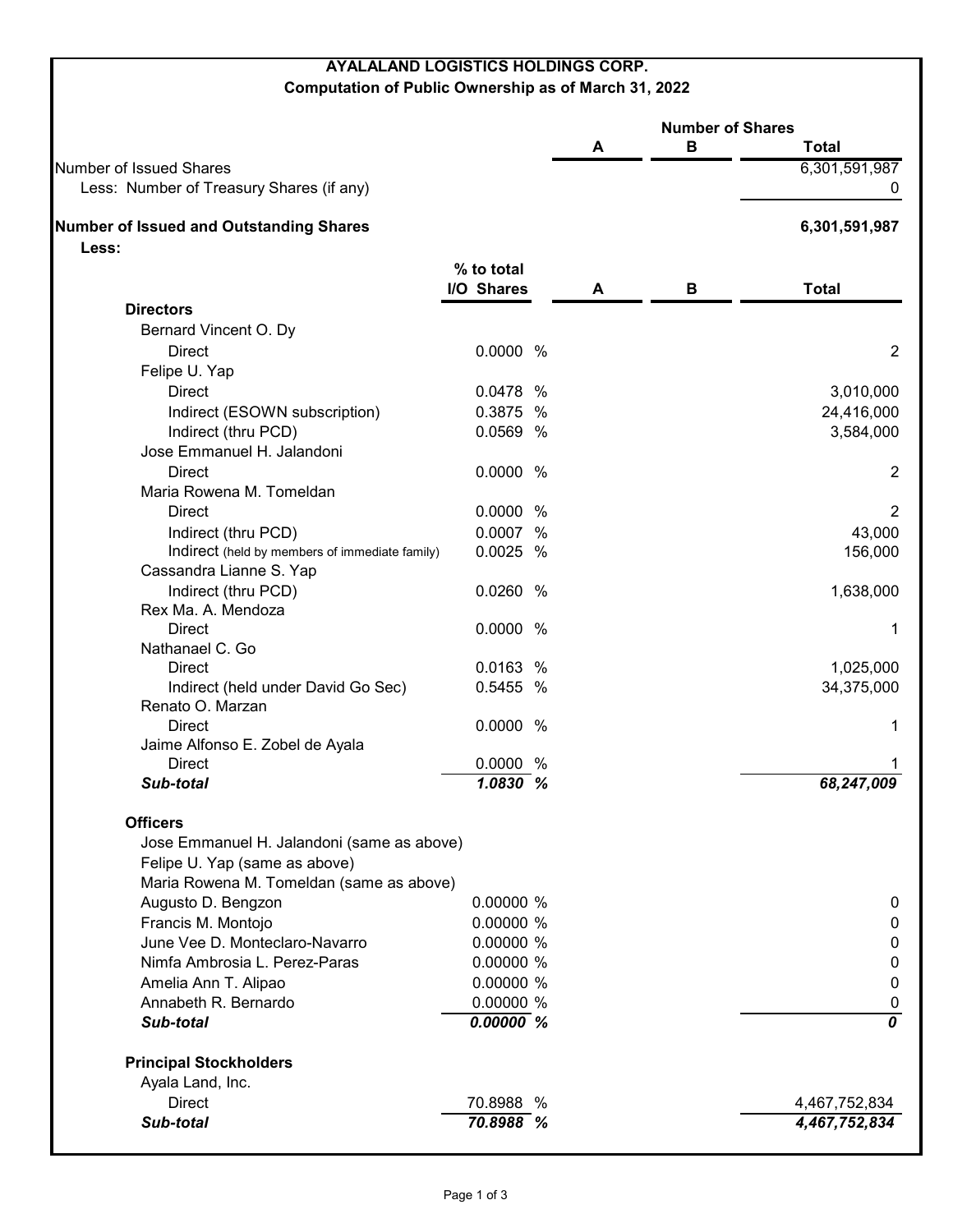| <b>Others</b>                                                                                                      |           |      |               |
|--------------------------------------------------------------------------------------------------------------------|-----------|------|---------------|
| <b>Affiliates</b>                                                                                                  |           | $\%$ |               |
| Orion Land Inc.                                                                                                    |           |      |               |
| <b>Direct</b>                                                                                                      | 0.7846    | $\%$ | 49,444,216    |
| Government                                                                                                         |           | %    |               |
| <b>Banks</b>                                                                                                       |           | %    |               |
| <b>Employees</b>                                                                                                   |           |      |               |
| <b>ESOWN Subscriptions*</b>                                                                                        | 0.0722%   |      | 4,551,200     |
| Employees' Shares (direct/indirect)                                                                                | 0.0052    | $\%$ | 325,450       |
| <b>Lock-Up Shares</b>                                                                                              |           | $\%$ |               |
| Sub-total                                                                                                          | 0.8620%   |      | 54,320,866    |
| <b>TOTAL</b>                                                                                                       | 72.8438 % |      | 4,590,320,709 |
| <b>Total Number of Shares Owned by the Public</b>                                                                  |           |      | 1,711,271,278 |
| *excludes subscription of director listed above; includes fully paid and partially paid subscriptions of employees |           |      |               |